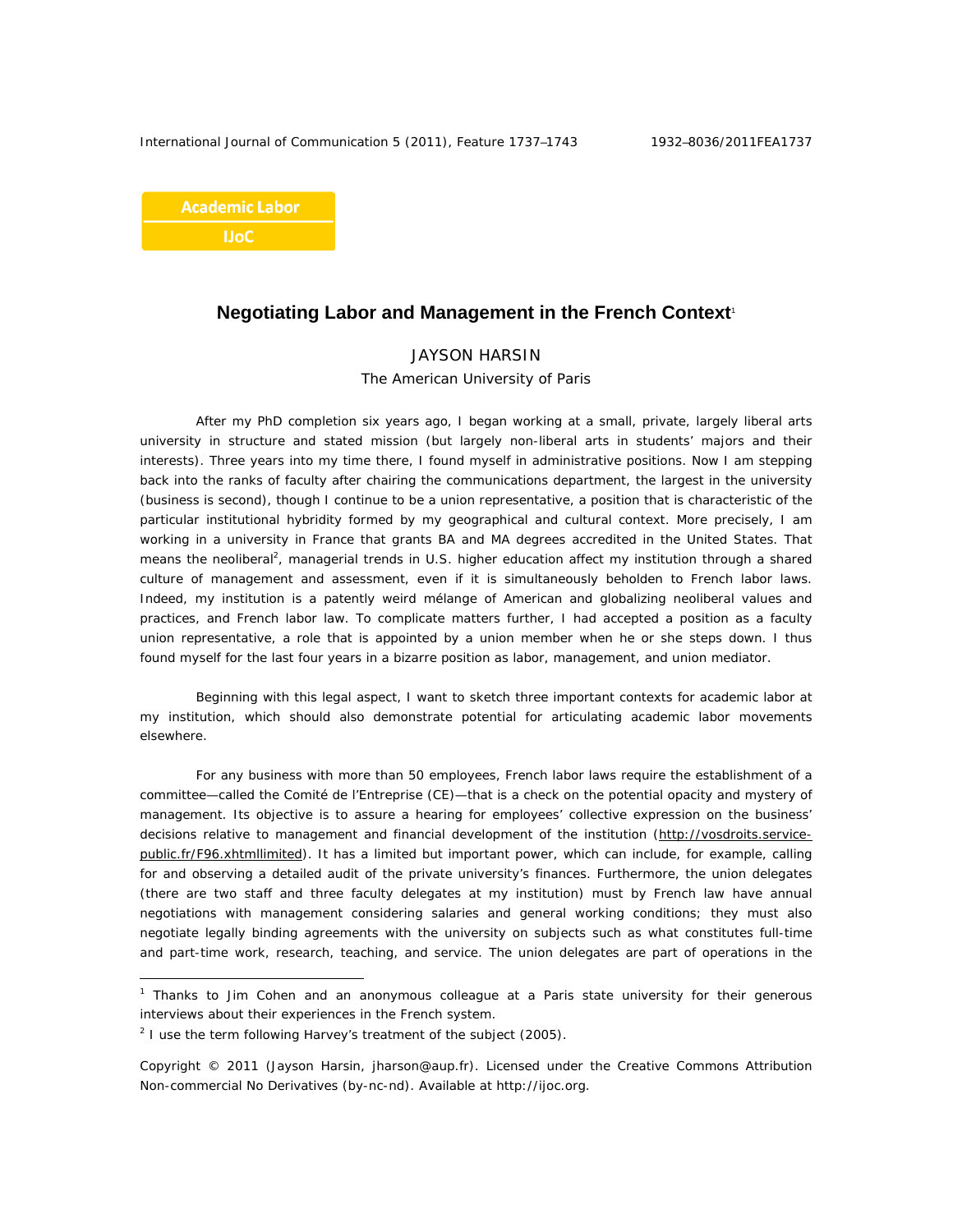$\overline{a}$ 

French university system, though because those schools are public, they are not required to have a CE, as my university must.

In addition to the important difference (from, say, U.S. universities) that my university must have CE and union representatives who negotiate with university management, French labor law also requires different contracts that entail certain rights for employee and employer. In France, you have two major kinds of contracts: Contrat Duree Determiné (CDD) and Contrat Duré Indeterminé (CDI). The first basically refers to short-term contracts, which are generally adjuncts in the U.S. system. French labor law states that a CDD must not last more than 18 months (the equivalent of three semesters). If it does go that long, the university must offer the employee a CDI for full- or part-time work, or part ways.<sup>3</sup> There are incentives not to have temporary or short-term contracts in my institution. Short-term temporary employees are not expected to perform the same service as full-time permanent faculty. Nor are they required to do research, two responsibilities that are listed in the contracts of other faculty. They are paid at a percentage of full-time courses, but they are also not expected to do anything but teach, and if they are rehired again and again, they have the legal right to demand a permanent position.

Thus, although some academics may be forced to drift from position to position in France, there is perhaps less precariousness and more legal recourse to fight dispensability than exist in the U.S. context. In addition, our communications department's temporary, part-time faculty members are often professionals (not academics) who are brought in to teach practical, "pre-professional" courses, a setup that is largely appealing to those who simply get pleasure from teaching, or who want to gain some extra money, not to those who depend on a temporary position to make a living, though we do have some cases of the latter. In this sense, communications departments that include advertising, public relations, and strategic corporate communications are clearly dealing with a different labor set from literature or history departments. Other levels of differentiation depend on national labor laws.

Although France has much stronger labor laws to protect the worker from the whims of managers and the market, neoliberal academic labor practices have crept in in other ways. Although I will focus on my university, which is private, the Sarkozy government's education reforms have been well publicized for their neoliberal privatizing elements and tone of the French state university system. When I interviewed an English department professor at one of the Paris universities about how her situation and France overall compared with other national systems, she emphasized that France is difficult to compare to the U.S. or any other system because it is highly centralized, does not charge fees, and is thus extremely underfunded. She continued by stating that the French system is nominally interested above all else in forming Republican citizens and not much in the market. However, "my university for example, now charges fees for masters degrees and has close ties to private industry," she said. To understand the levels of job security amid neoliberalizing trends in French universities, one must understand the hierarchy of positions. The French state university system employs administrative staffers, full professors, lecturers (*maitre de conferences*), teaching posts (*prag*, *certifié*), and temporary posts such as *lecteur* and ATER (a temporary research and teaching position). However, it also employs an increasing number of casual

<sup>&</sup>lt;sup>3</sup> However, management has told me several times, in my union representative capacity, that they can fire anyone they like—it's just a matter of how much they want to pay in legal costs.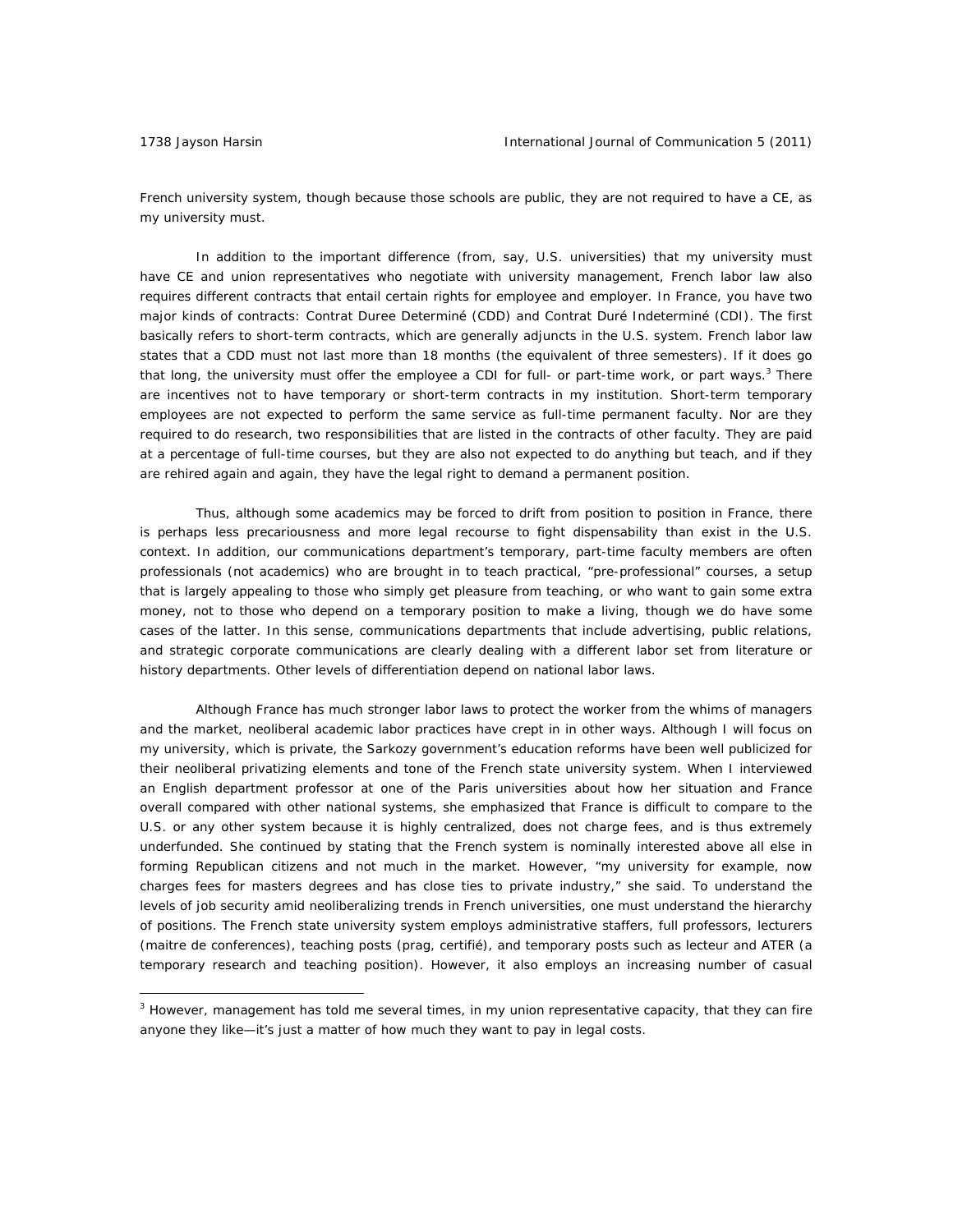staffers, called *vacataires*, who have to already also have a full-time job to be able to teach in a university. Some are not paid until one year later.

I asked my colleagues in the French system about their daily job responsibilities to give an idea of what the work experience is like by comparison. One replied who asked to remain anonymous,

My job is determined by state law. I have to teach 192 hours a year plus grade, prepare, receive students, supervise exams, attend pedagogical meetings, and coordinate classes. Further, I am required to research and to belong to a research group. I founded my own research center. It is "inspected" every four years by so-called experts. The group is active, but the funds are derisory. One of my main problems with my job is the pressure to research, but the lack of funds and conditions to conduct research makes that difficult.

A final criticism and reality of the French system that my colleagues emphasized was that despite this clear national system, French universities notoriously lack transparency, a problem many have stressed at my own university. The colleague in the French state university system explained:

Administrative responsibilities, for example, are unevenly distributed and defined. I coordinated a team of eight professors and 500 students for five years without being paid extra for this work. When I finally said I was giving it up they offered to pay me. I now am paid extra 'hours' for the coordination I do. But my colleague in another department gets paid three times as much as I do for similar work.

Although my private university must abide by French law, it is not subject to the reforms in the French state university system, though some of those trends may provide resources for intersystem organizing on local and state levels. But the major context for developments in academic labor for universities in the United States or accredited there and operating abroad (like mine) is perhaps the crisis in the liberal arts market and how it converges with discourses of neoliberalism and professionalism (Blumenstyk, 2010; Flower, 2003; Stone, 2004; Edelstein, 2010; Hatcher and Hirtt, 1999).

Some scholars have discussed the "new academic capitalism" partly as a conflict of interest in a race for corporate sponsorship of research and teaching that leaves less lucrative areas of research and teaching underfunded, often the liberal arts and especially humanities (Bok, 2003). My own institution currently suffers less from such trends in academic capitalism than from the way neoliberalism has been internalized in prospective student markets, where student-consumers and their parents demand more "practical" professional training and less critical-analytical, supposedly irrelevant liberal arts study. In this sense, my institution is part of a larger crisis in liberal arts education brought on partly by widely circulating neoliberal discourses on education. Many of the private liberal arts colleges also intensely experienced this crisis, spurring some to repackage their identities and missions to be more competitive in the market. Communication studies are, again, in a privileged place in the university-as-shopping mall. Its topical hybridity, including professional "hands on" courses for the market, also arguably put it in a position of ethical responsibility to help find solutions to offset neoliberalization with potential public good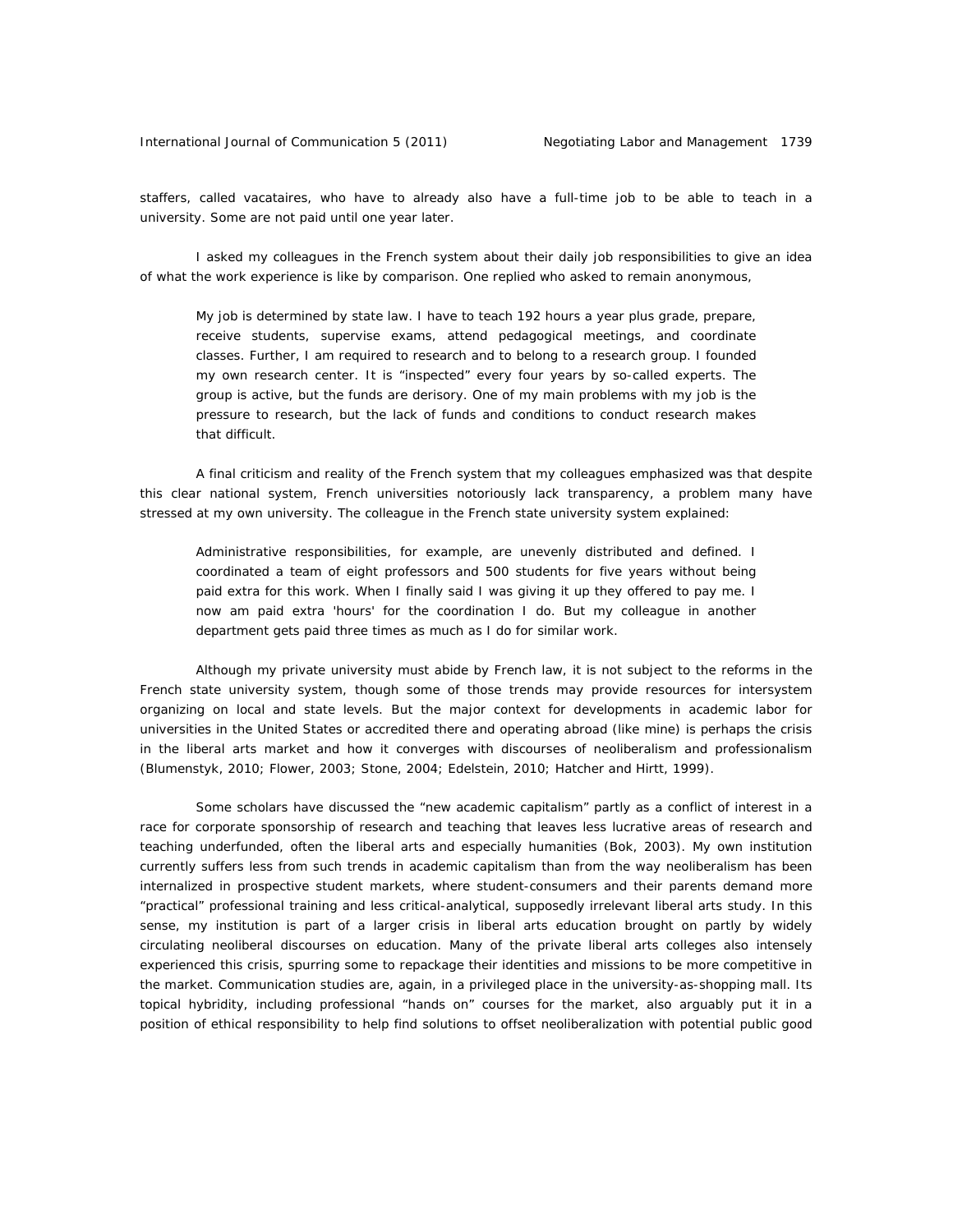and "thinking" (Readings, 1999) functions of the university. This could come via discussions of curricular policy in which the maximum number of means-end professional courses students may take are reduced, and their relationship to more traditional, critical, and analytical courses becomes a reflective focus of the education itself, while the number of the latter courses is increased and may be taken outside the major itself (for example, in languages, literature, history, or philosophy). The roundabout effects of neoliberal discourses and subjectivities on the market and then on academic labor itself need creative responses from within a university's curriculum, too, because particular universities clearly cannot change those extra-university discourses and values on their own. One might add, however, that one element of international academic labor movements might be to encourage critical reflections on these discourses in mainstream media outlets—agenda-setting by sending press releases and op-eds to those outlets, and offering to do interviews.

These processes, struggles, or games of agency (freedom to participate and influence structure and managerial agendas) and structure between private educational institutions and market forces, themselves shaped by larger cultural and economic developments and discourses therein, rebound on the university as a commodity itself (Rikowski, 2001, 2003). In other words, globally circulating neoliberal discourses and policies, from new education policies, organizations, and practices from the UK to the California state system, from the OECD to the WTO, help produce markets where educational institutions' goals become increasingly beholden to consumers' demands and assumptions about education, which is largely specialized and seen mainly through economic ends. Molesworth, Nixon and Scullion (2009) have interestingly described this phenomena in Erich Fromm's conceptual vocabulary of modes of existence as *being* or *having*, where students seek to *have* a degree instead of *be* learners, where education has only an instrumental market value, not one based on *thought* or *agency* in politics and culture, among other things such as a perspective from Foucault's aesthetics of living (Foucault, 1990; Readings, 1999).

A major result of such developments outside our university is that particular departments and faculty members are encouraged if not indirectly forced to become entrepreneurs, and departments and individual faculty members become, beneath the surface of collegiality, fierce competitors for scarce resources. This manifests itself, for example, in departments constantly rebranding their identities and stated goals for assessment and marketing, as well as developing new courses, always in a relationship with student-consumer numbers and how scarce resources are implied in those numbers. The low numbers potentially result in course cancellations and faculty "owing" our university time and money for canceled classes within a specter of an economic restructuring that could cut departments and fire professors in the name of economic efficiency and survival. It manifests itself in attempts by departments to start individual agreements of cooperation with departments and programs in other universities around the world, as when financial planners advise clients to broaden their portfolios. It also manifests itself in a more consumerist relationship with increasingly empowered students in terms of what they like or don't like, while the capacity of the university to help form reflective ethical subjects becomes co-opted to one that assists the formation of the specialized consumer-producer subject already shaped by discourses of neoliberalism that swarm around the university from the outside. Interestingly, it follows that students have both more and less agency in self-formation through education, as do the university. Meanwhile, all this may happen while the publicly stated aims and identity of a university remain more or less static because students and the market circumvent the alternative discourse of formation and flock to what are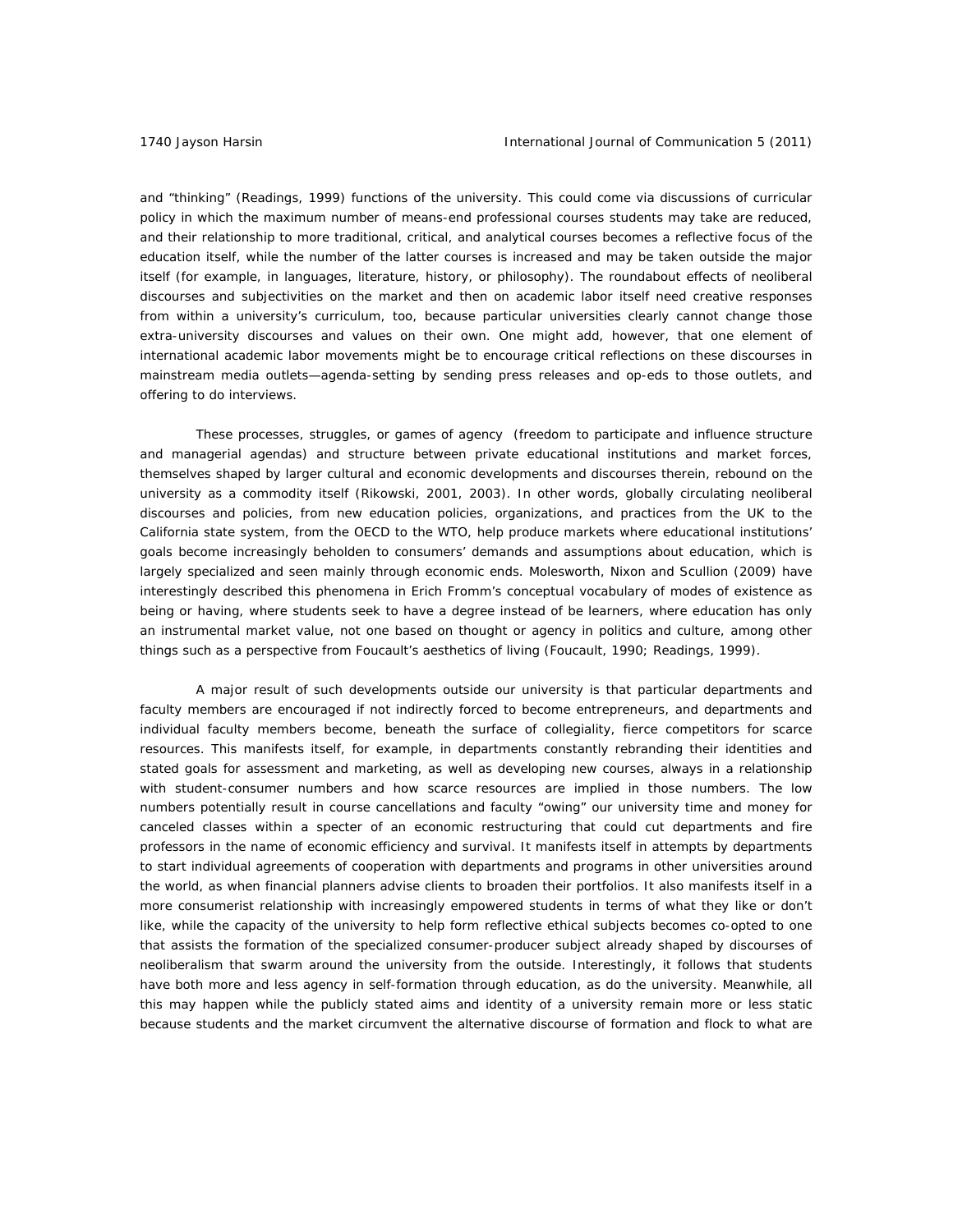## International Journal of Communication 5 (2011) Negotiating Labor and Management 1741

often described as pre-professional majors or even pre-professional courses within two or three majors, which at our university are communications, business, and international relations. Again, this is not peculiar to my institution. When I asked a colleague at a top communications research institution in the U.S. whether he was used to teaching students mainly interested in advertising and marketing, he replied that they were the bulk of the students in his very large communications program.

Not only do departments become more competitive and entrepreneurial (even sometimes making mergers like corporations), but so too do individual faculty members. Take, for example, the increasing competitiveness between colleagues in the university, where accepting the "game" of applying for rewards (in the form of conference and research support, course relief, and sabbaticals) means accepting a field of competition detrimental to solidarity and organizing academic laborers around common rights and faculty governance. Still, it is worth emphasizing that it's not clear, at least in my situation, that administrators deliberately impose neoliberal practices and assessment based on a comprehension and embrace of the ideology, though that would be fertile ground for institutional research and critique. Just as often we hear bandwagon arguments that justify new values and practices—the "that's just the way universities do it nowadays" explanation or "I don't know a university in North America that doesn't do this."

I don't think colleagues in administration and outside it (or even in the ostensible preprofessional courses or majors) often have a deliberate neoliberal project for the university. Rather, like many students, they have perhaps unwittingly taken up a position within the swarming discourses of neoliberalism, while others observing perplexedly the situation shrug their shoulders and say, "What can we do?" Not to sound overly cliché, the situation challenges us to do the following: 1) make as lucid as possible to colleagues the description of these neoliberal changes; 2) raise alarms about a common education project that most of us joined and valued at a different time (even with its particular flaws in particular places) as well as the stakes to be lost and gained from inaction; and 3) initiate a careful discussion of options for negotiating these outside and inside cultural-economic shifts that cannot possibly be overturned by a few individuals inside one university. Hence the importance of movements to oppose these conditions.

In my particular setting, it is better to avoid arguments about collective precariousness of employment because such arguments are based on quite false premises in the first place. Communications departments do not usually share the same space on the efficiency chopping block, an empirical reality that drives colleagues into anxious positions of individualist survival. Instead, we should begin by pointing out how these developments threaten faculty governance and a common educational project (often stated as the university's mission). Once we agree on that, we must admit that we have to do something for the collective, not just ourselves. This is precisely the conversation I have launched at my own university, and part of it also includes critical reflections on the keywords employed by neoliberal discourses, such as "practical" and "professional."

Such an initiative means that instead of leaving management alone to negotiate the many pressures of neoliberalism, I have organized meetings with faculty to discuss these pressures and how they affect our common project for a contemporary liberal arts education (which requires discussing in detail what that project is and trying to reach a consensus on it, that consensus itself being emphasized as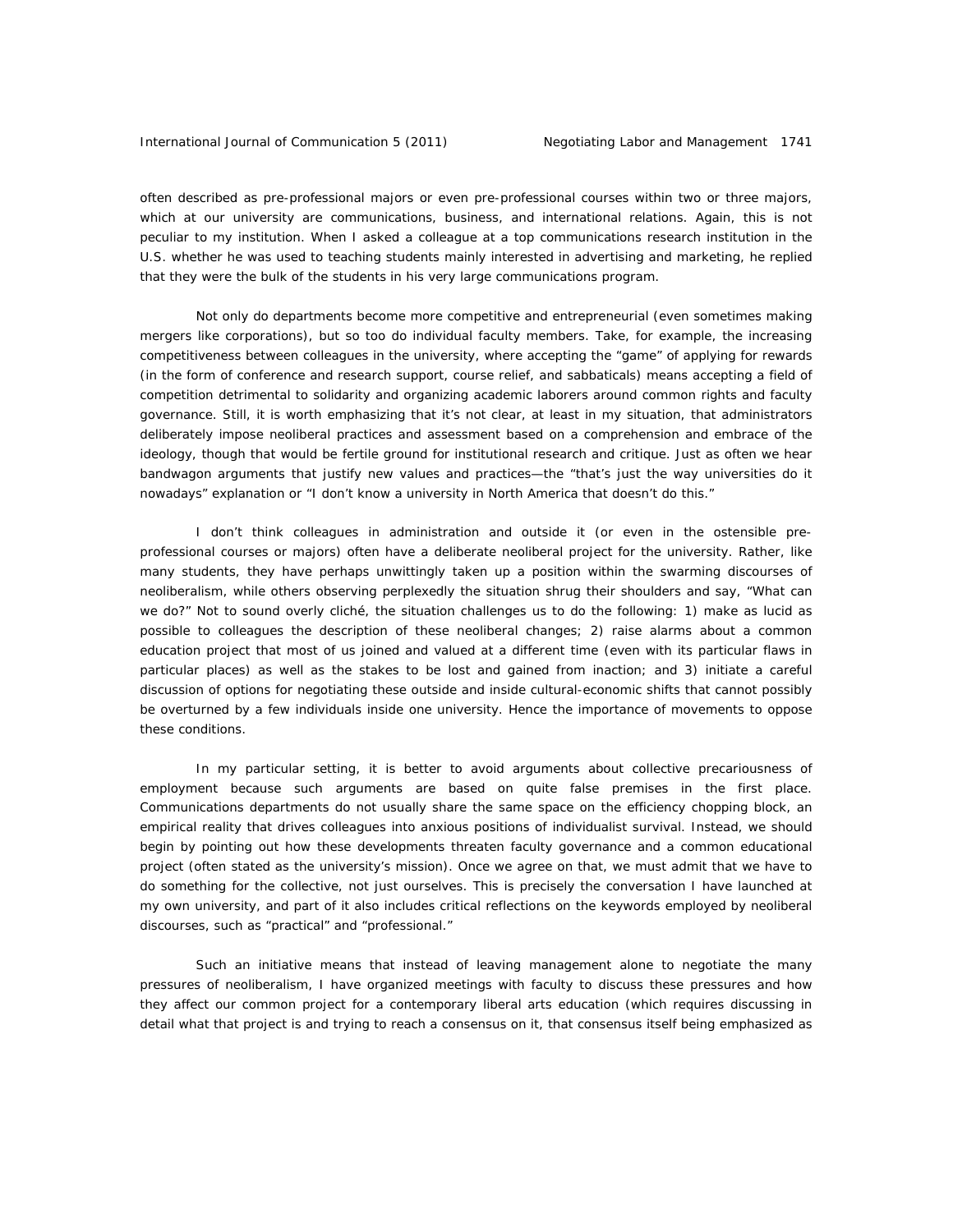necessarily reached as fast as possible so that we may move to some action in the face of these changes). This way, faculty may be able to re-craft university-wide curricula in view of these changes. I have proposed requiring more critical-analytical courses to be required of pre-professional majors, and a common rhetoric that stresses every liberal arts course is potentially professional training as well as conscious projects for exercising freedom within socio-, cultural-, and political institutions, instead of unquestioningly following the behavior they demand. I have further proposed that liberal arts classes, such as history and literature, require some basic courses in business or other courses perceived as preprofessional or technical. This strategy enables faculty members to propose their own interpretation of the conjuncture while suggesting their own solutions that have been a product of collective deliberation. It tries to put faculty members in the position of agents, not simply victims who are limited to criticizing management's own negotiation of neoliberalism. In addition, in my geographic specificity, the knowledge of unions and their lawyers can be tapped as a resource when necessary for exploring options of not simply resistance, but active politics.

Bringing the collective project of a university into relief also helps bring a critical eye on the perfunctory assessment exercises in neoliberalizing universities which may ironically help us better articulate the common project of our university. These developments about assessment and productivity are not thus wholly noisome; the problem is the ideological context that produces them. Almost everywhere some individuals, out of self-interest, exploit collective privileges, not contributing as much or contributing in ways that damage the collective project, through lack of service, poor course preparation, inattention to developments in a field, and so forth (and this admission should not be taken out of the context of my other comments). The problem is that the neoliberal assessment exercises are not really interested in the way that individuals threaten a common project determined collectively by faculty and administrators. They worry about "the bottom line." An aspect of neoliberal university governance is to make responsibility for managerial decisions distant, embodied by some faraway accrediting body with which faculty members cannot have a dialogue about its criteria. One strategy here has been to have oneyear CE and union reviews of faculty assessment reports, assessment of assessment, though it is clear that pressure on accrediting bodies can come only from a movement, not from a lone university.

Thus communications programs can start by reaching a consensus themselves about how they fit into their own institutions' negotiations of neoliberal trends. Then they may want either to launch university-wide discussions or rather approach various other departments about interdependent solutions, while working outward to form networks with other institutions domestically and globally. Above all else, those of us interested in collective transnational alternatives to neo-liberal education models must stress the urgency of having agency in determining our collective academic project, and the danger of losing that project through purely individual responses to these trends, no matter how critical those individual responses sometimes are. In unified action there is hope to influence effects; divided we are left to precarious individual responses.